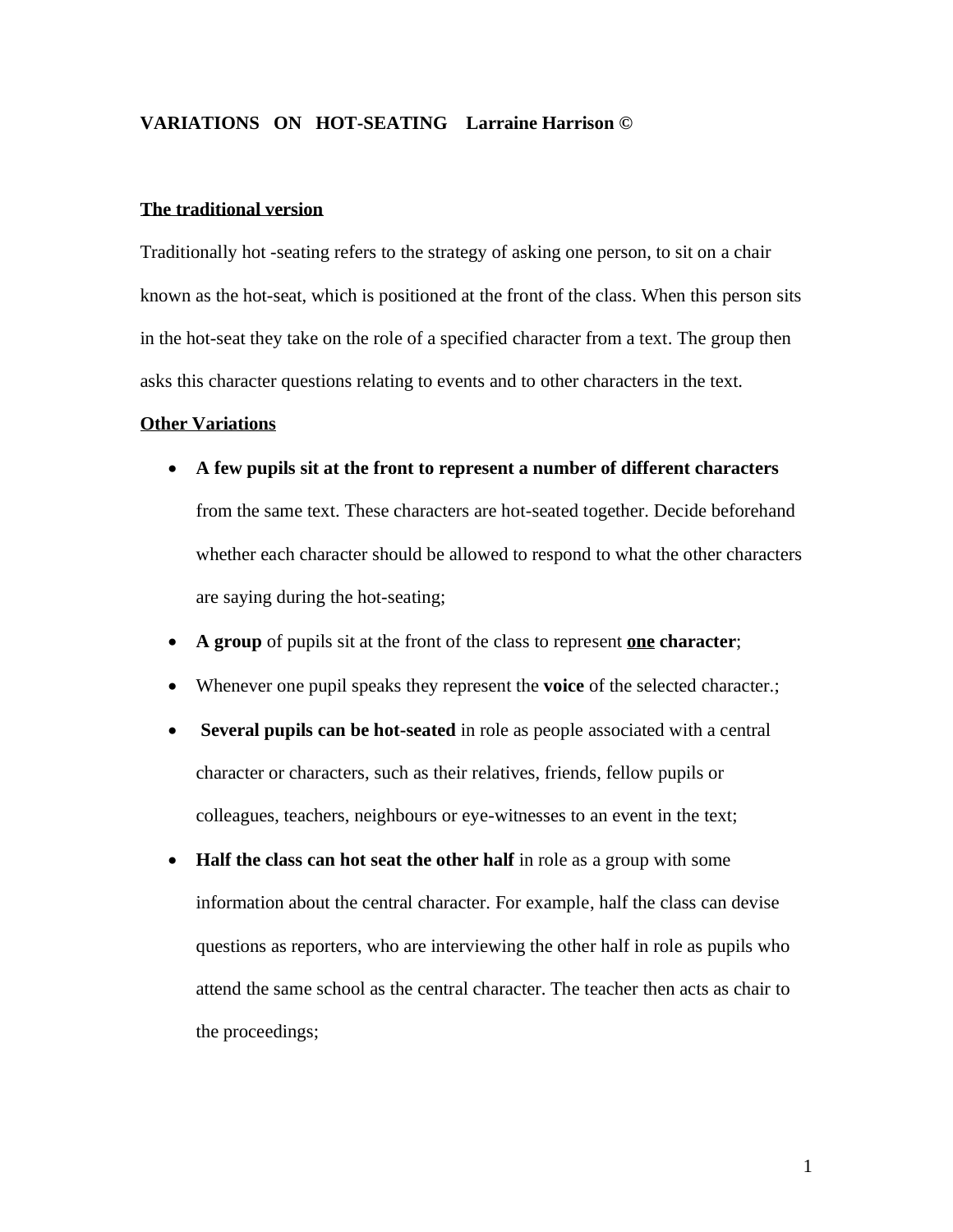- **During the reading of a text, groups of pupils are allocated a character**. The teacher interrupts the reading at significant points to ask each group to respond and answer questions from the perspective of their character;
- **FS/Y1, 2, 3** A few pupils are given dolls, toys or **puppets** to represent the main characters. The teacher reads the story to the class, stopping at appropriate points to ask one of the puppets a question. The pupil holding the puppet is asked to answer on the puppet's behalf. Other children are then encouraged to ask the puppet another question.

## **Questioning**

### **Using a Role on the Wall strategy to prepare for questioning (Optional)**

Before the pupils consider their questions for the hot-seating, draw an outline of the character on a flipchart or board, or alternatively, draw a circle containing the name of the character or group of characters who are to be hot-seated. Leave some space outside the outline or circle. If appropriate, access prior learning by asking pupils what they already **know** about the character(s) from the text and record these responses inside the outline or circle. Then ask them what they **think** about the character at this moment in time and record these outside the outline or circle using temporary post its. Return to this outline after the hot -seating. Remind pupils what they said they knew about the character(s) from the text and ask them what they now **know** and **think** about the character(s) as a result of the hot-seating. Record these new facts and views on the outline if appropriate and then compare the two views about the role(s) on the wall.